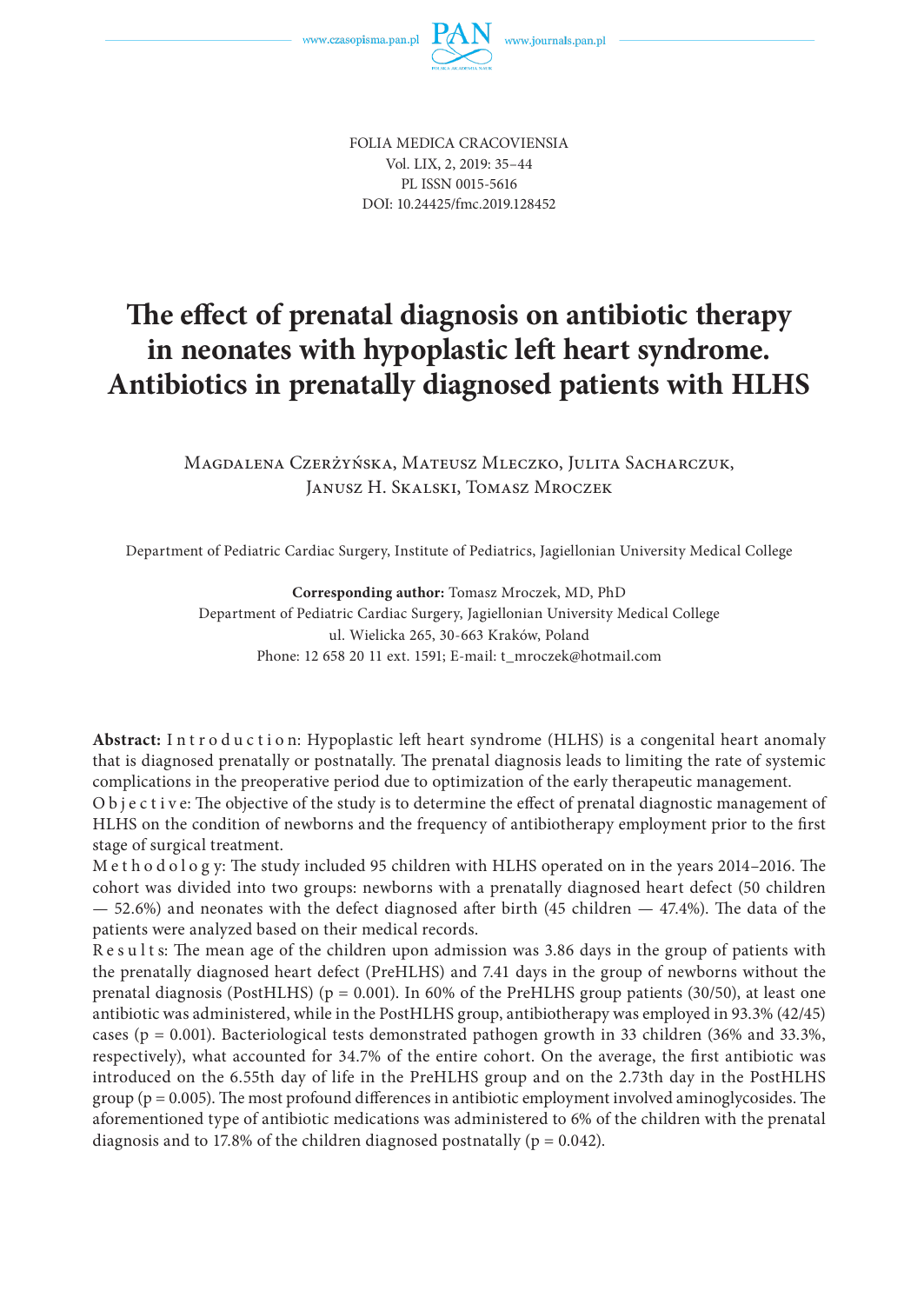C o n c l u s i o n s: Preoperative antibiotherapy in children with HLHS was employed more frequently than it would be indicated by microbiology tests results.

Antibiotics were observed to be introduced more commonly and earlier in the newborns with the postnatally diagnosed congenital heart defect.

**Key words:** prenatal diagnosis, hypoplastic left heart syndrome, antibiotherapy, Norwood operation.

### **Introduction**

Hypoplastic left heart syndrome (HLHS) is the most common complex single ventricle-type congenital heart defect  $[1]$ . The syndrome may include hypoplastic or absent left ventricle, mitral valve stenosis or atresia, aortic valve stenosis or atresia and ascending aorta and aortic arch hypoplasia [2]. To date, the etiology of the defect is unknown.

At present, thanks to the development of diagnostic techniques, the diagnosis of HLHS may be established as early as in the first trimester of fetal life [3]. Prenatal echocardiography allows for detecting approximately 90% of cases of left heart hypoplasia [4]. Diagnosing the defect is an indication for surgical treatment; the method of choice is a multi-stage surgical procedure, with the Norwood procedure as the initial palliation  $[5, 6]$ . The clinical picture of HLHS develops over the first several days of life in consequence of the ductus arteriosus closure. The resultant symptoms of cardiogenic shock resemble the symptoms of septic shock and this is why the patient is erroneously diagnosed as a victim of an intrauterine infection. The effect is administration of antibiotics. The prenatal diagnosis of the defect allows for an early intravenous infusion of prostaglandin E1, thus contributing to decreasing the morbidity rate acting through the mechanism of increasing cardiovascular capacity, improving organ perfusion, renal function and decreasing the incidence of neurological complications [7]. The prenatal diagnosis does not affect survival rates after the first stage of treatment; early prevention of the neonate developing circulatory insufficiency protects the newborn from acidosis and multi-organ failure that is manifested by increased concentration levels of lactates, creatinine and alanine aminotransferase [8–11]. In case a congenital infection is suspected, broad-spectrum chemotherapeutic agents are recommended. Nevertheless, they have nephrotoxic (aminoglycosides, cephalosporins), ototoxic and even cardiotoxic (aminoglycosides) effects  $[12, 13]$ . The prenatal diagnostic management provides an opportunity to protect the general condition of the newborn and to promptly transport the child to a cardiac surgery center, but it also may affect preventing the development of adverse effects of the administered antibiotics [14].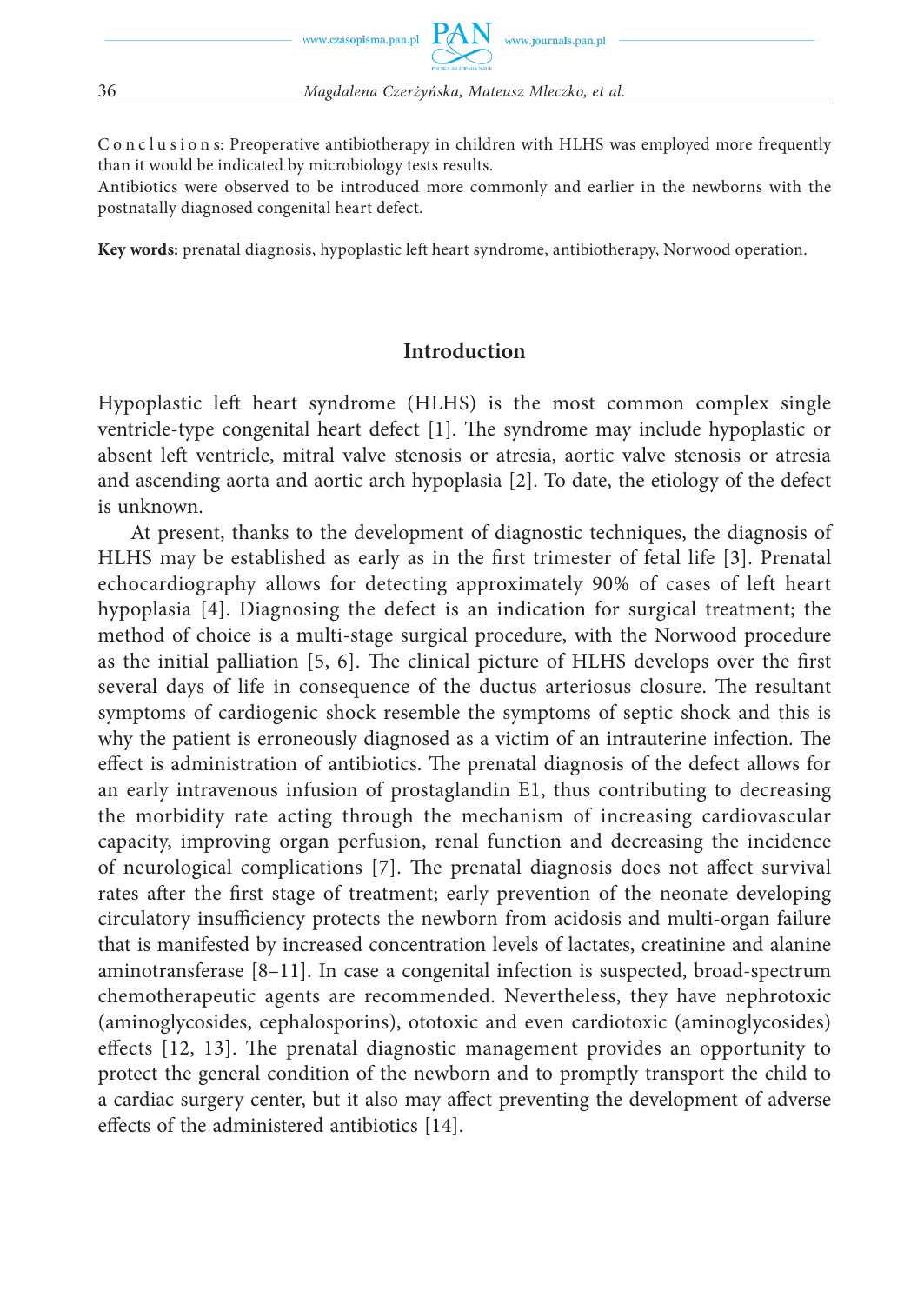#### **Material and Methods**

The investigation was carried out based on the retrospective analysis of medical records of 95 neonates with HLHS operated on in the years 2014–2016. Depending on the time when the defect was diagnosed, the cohort was subdivided into two groups: newborns with prenatally diagnosed PreHLHS  $(n = 50)$  and newborns without prenatally diagnosed PostHLHS ( $n = 45$ ). The statistical analysis included demographic data, age and inflammatory state parameters upon admission to the cardiac surgery center, age at the time of the Norwood procedure, identified bacterial pathogens, anatomical HLHS variants and 30-day postoperative mortality rates. Additionally, the authors analyzed the association between the time and type of the employed antibiotherapy and the results of bacteriology.

The statistical analysis employed the chi-square test, univariate U Mann-Whitney and t-Student tests for independent variables and was carried out using the Statistica 10 software (Statsoft), with the significance level assumed to be  $p \le 0.05$ .

The objective of the study was the analysis of the effect of the prenatal diagnostic management of hypoplastic left heart syndrome on the preoperative use of antibiotics prior to the Norwood procedure.

#### **Results**

The mean age of the newborns upon admission to the cardiac surgery center was 3.86 days in the PreHLHS group and 7.41 days in the PostHLHS group ( $p = 0.001$ ). The minimal age at the onset of hospitalization in both groups was the day of birth, while the maximal age was different for the two groups, amounting to 11 days in the PreHLHS group and to 25 days and in the PostHLHS group.

The age of the majority of the neonates from the two groups ranged between the 1st and 20th day of life. The children with prenatally diagnosed heart defects were operated on the 15th day of life on the average, while the remaining newborns between the 16th–18th day of life ( $p = 0.489$ ). One-half of the PreHLHS neonates were subjected to a cardiac surgical procedure between the 1st and 10th day of life. In the group of patients without the prenatal diagnostic management, the procedure was most commonly performed between the 11th and 20th day of life; such timing was seen in 66.7% of the subjects. The chance that it would be possible to perform the procedure in the group with the prenatal diagnosis between the 1st and 10th day after birth was almost twofold higher as compared to the group without the prenatal diagnosis ( $OR = 2.04$ ).

The mean preoperative hospitalization time was 10.75 days for all the newborns. The preoperative hospitalization time of the PreHLHS neonates (11.85) did not significantly differ from the time noted in the PostHLHS group  $(9.77)$  (p = 0.193) (Table 1).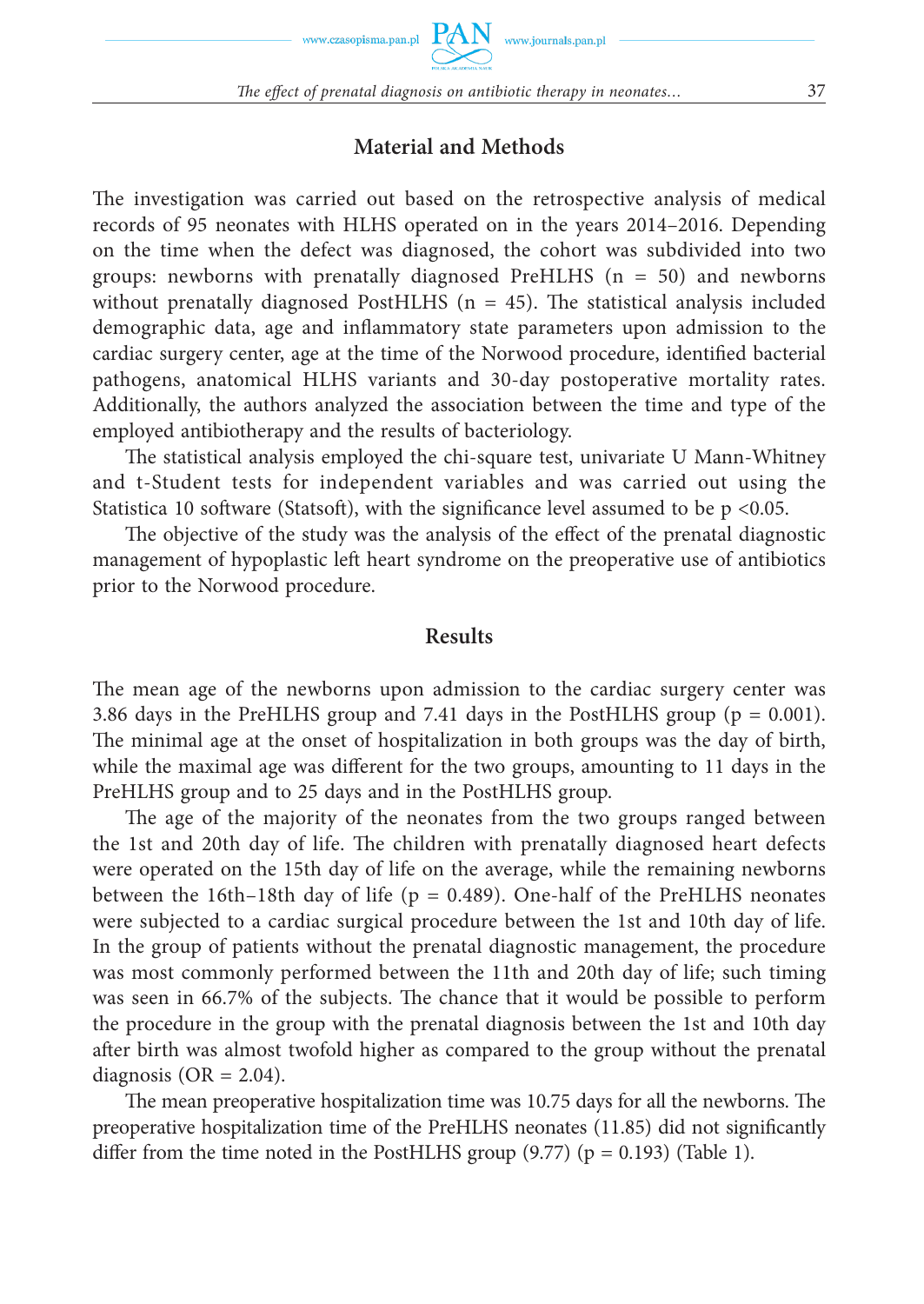38 *Magdalena Czerżyńska, Mateusz Mleczko, et al.*

www.czasopisma.pan.pl

www.journals.pan.pl

|                                                                            | Newborns with<br>prenatally diagnosed<br><b>HLHS</b> | Newborns without<br>prenatal diagnosis<br>of HLHS | Total                | p     |
|----------------------------------------------------------------------------|------------------------------------------------------|---------------------------------------------------|----------------------|-------|
| Birth body mass (g)                                                        | $3217.9 \ (\pm 510.9)$                               | 3296.1 $(\pm 630.5)$                              | $3253.5 (\pm 566.1)$ | 0.544 |
| Age upon admission to<br>cardiosurgical center (days)                      | 3.86 $(\pm 2.56)$                                    | 7.41 $(\pm 5.77)$                                 | 5.73 $(\pm 4.85)$    | 0.001 |
| Age upon the Norwood<br>procedure (days)                                   | $15 (\pm 9.57)$                                      | 16.18 $(\pm 6.26)$                                | $15.57 \ (\pm 8.14)$ | 0.489 |
| Time of preoperative<br>hospitalization in<br>cardiosurgical center (days) | 11.85 $(\pm 8.54)$                                   | $9.77 (\pm 5.18)$                                 | $10.75 \ (\pm 6.99)$ | 0.193 |

Table 1. Preoperative hospitalization of neonates with HLHS. The results are presented in the averaged form. Statistical significance  $p < 0.05$ .

Mechanical ventilation was required by seven children from the PreHLHS group (14%) and 13 children (29%) from the PostHLHS group.

Of the inflammatory state parameters (C-reactive protein, aspartate aminotransferase, alanine aminotransferase, creatinine, WBC and blood platelet count) assessed upon admission to the ward, the activity of liver enzymes significantly differentiated between the groups ( $p = 0.035$  and 0.007). The mean activity of alanine and aspartate aminotransferases approximated the upper normal limit (39.85 IU/l and 49.54 IU/l, respectively) in the group with the prenatally diagnosed defects. In the remaining children, the mean ALT and AST values were 55.14 IU/l and 69.35 IU/l (Table 2).

| Inflammatory<br>state parameter          | Newborns with<br>prenatally diagnosed<br><b>HLHS</b> | Newborns without<br>prenatal diagnosis<br>of HLHS | Reference values<br>for newborns | p value |  |
|------------------------------------------|------------------------------------------------------|---------------------------------------------------|----------------------------------|---------|--|
| C-reactive protein (mg/l)                | 6.73 $(\pm 4.05)$                                    | $6.55 (\pm 3.62)$                                 | <10                              | 0.838   |  |
| Aspartate<br>aminotransferase (IU/l)     | 49.54 $(\pm 21.46)$                                  | 69.35 ( $\pm$ 58.39)                              | $<$ 40                           | 0.035   |  |
| Alanine<br>aminotransferase (IU/l)       | 39.85 $(\pm 20.12)$                                  | 55.14 $(\pm 29.27)$                               | $<$ 40                           | 0.007   |  |
| Creatinine $(\mu mol/l)$                 | 68.93 $(\pm 24.68)$                                  | 83.46 $(\pm 51.18)$                               | $28 - 78$                        | 0.097   |  |
| White blood cells<br>$-thousands/\mu l)$ | 13 742.86 $(\pm 4 \frac{321.41}{ } )$                | 15 211.91 ( $\pm$ 6 647.18)                       | $4.0 - 10.8 \times 103$          | 0.209   |  |
| Blood platelets<br>$-thousands/\mu l)$   | $334.10 \ (\pm 135.61)$                              | $304.98 (\pm 173.82)$                             | $150 - 450$                      | 0.372   |  |

Table 2. Biochemical parameters in preoperative blood tests. The results are presented in the averaged form. Statistical significance  $p < 0.05$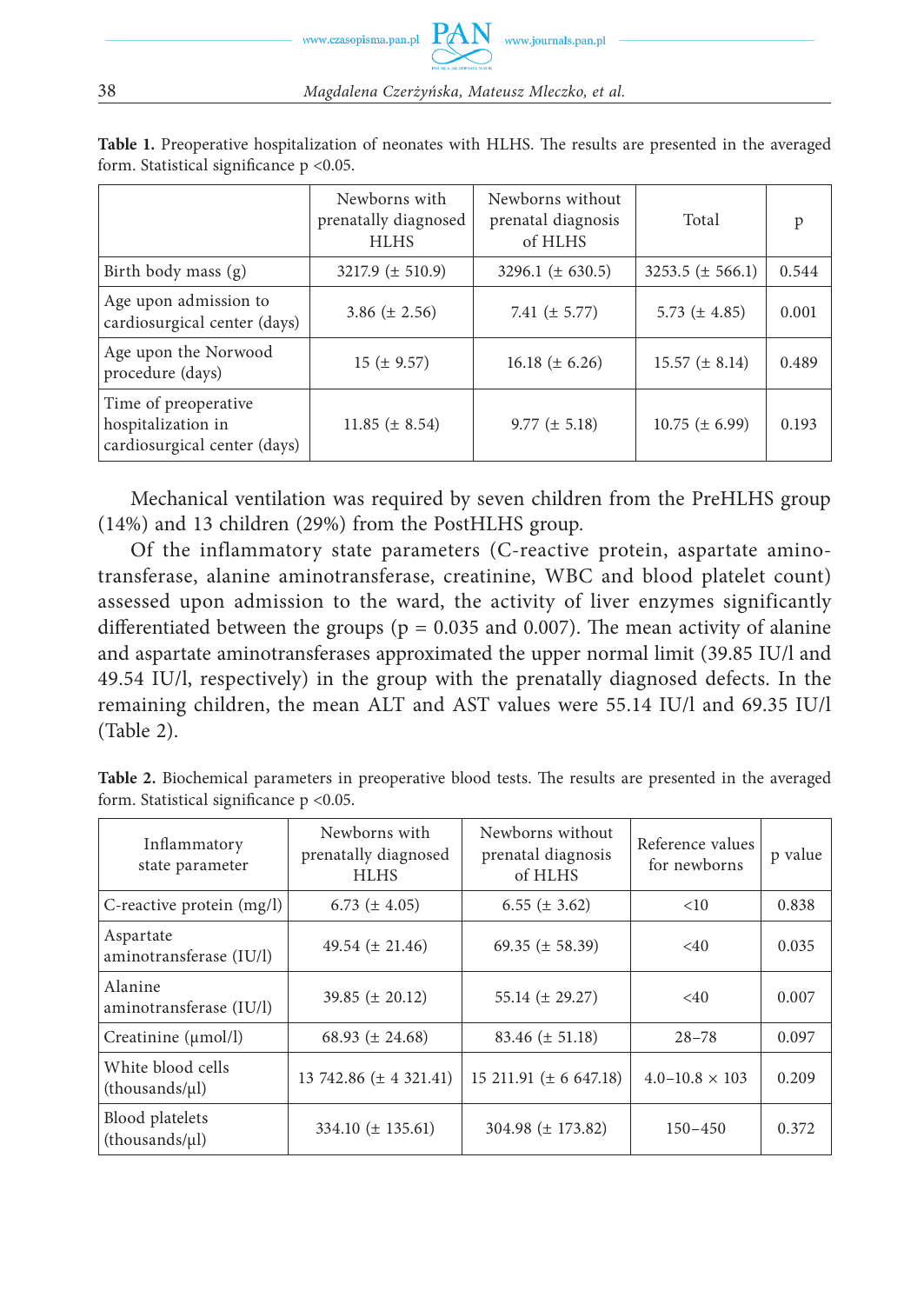All the admitted patients had echocardiography performed in order to determine the precise anatomy of the defect prior to the first stage of surgical treatment of HLHS.

Bacteriological tests were performed in materials originating from blood, urine, stool and throat smears (Table 3). The results were available within up to 24 hours. Pathogen growth was demonstrated in 33 children (PreHLHS — 36%; PostHLHS  $-$  33.3%), what accounted for 34.7% of the entire cohort ( $p = 0.33$ ). In the PreHLHS group, the most common pathogen was Staphylococcus epidermidis (50% positive results), while in the PostHLHS group — Escherichia coli (86.7%) (Table 4). Both in the group of neonates in whom the culture showed pathogen growth and in the newborns where no such growth was noted, the first antibiotic agent was introduced in the 4th–5th day of life ( $p = 0.291$ ).

| BLOOD CULTURE        |                                                                                                                                                                                                 |                                                                                                                                                                                                                                            |  |
|----------------------|-------------------------------------------------------------------------------------------------------------------------------------------------------------------------------------------------|--------------------------------------------------------------------------------------------------------------------------------------------------------------------------------------------------------------------------------------------|--|
|                      | With prenatal diagnosis                                                                                                                                                                         | Without prenatal diagnosis                                                                                                                                                                                                                 |  |
| Performed in:        | 11 children (22%)                                                                                                                                                                               | 7 children (16%)                                                                                                                                                                                                                           |  |
| Positive in:         | 7 children                                                                                                                                                                                      | 3 children                                                                                                                                                                                                                                 |  |
| Pathogens detected:  | 13 (7 species)                                                                                                                                                                                  | 3 (3 species)                                                                                                                                                                                                                              |  |
|                      | Staphylococcus epidermidis $-6$<br>Escherichia coli $-2$<br>Staphylococcus haemolyticus - 1<br>Streptococcus viridians $-1$<br>$MRCNS - 1$<br>Acinetobacter spp. $-1$<br>Enterococcus spp. $-1$ | Staphylococcus epidermidis $-1$<br>Escherichia coli - 1<br>Streptococcus parasanguinis - 1                                                                                                                                                 |  |
| <b>STOOL CULTURE</b> |                                                                                                                                                                                                 |                                                                                                                                                                                                                                            |  |
|                      | With prenatal diagnosis                                                                                                                                                                         | Without prenatal diagnosis                                                                                                                                                                                                                 |  |
| Performed in:        | 7 children (14%)                                                                                                                                                                                | 9 children (20%)                                                                                                                                                                                                                           |  |
| Positive in:         | 6 children                                                                                                                                                                                      | 9 children                                                                                                                                                                                                                                 |  |
| Pathogens detected:  | 6 (3 species)                                                                                                                                                                                   | 18 (8 species)                                                                                                                                                                                                                             |  |
|                      | Escherichia coli - 2<br>Klebsiella pneumoniae - 2<br>Pseudomonas aeruginosa - 1                                                                                                                 | Escherichia coli - 8<br>Klebsiella pneumoniae - 2<br>Pseudomonas aeruginosa - 2<br>Enterococcus faecalis - 2<br>Enterococcus faecium — 1<br>Staphylococcus haemolyticus - 1<br>Staphylococcus epidermidis $-1$<br>Citrobacter freundii - 1 |  |

**Table 3.** Bacteriological results in materials collected from blood, stool, urine and throat smears.

Г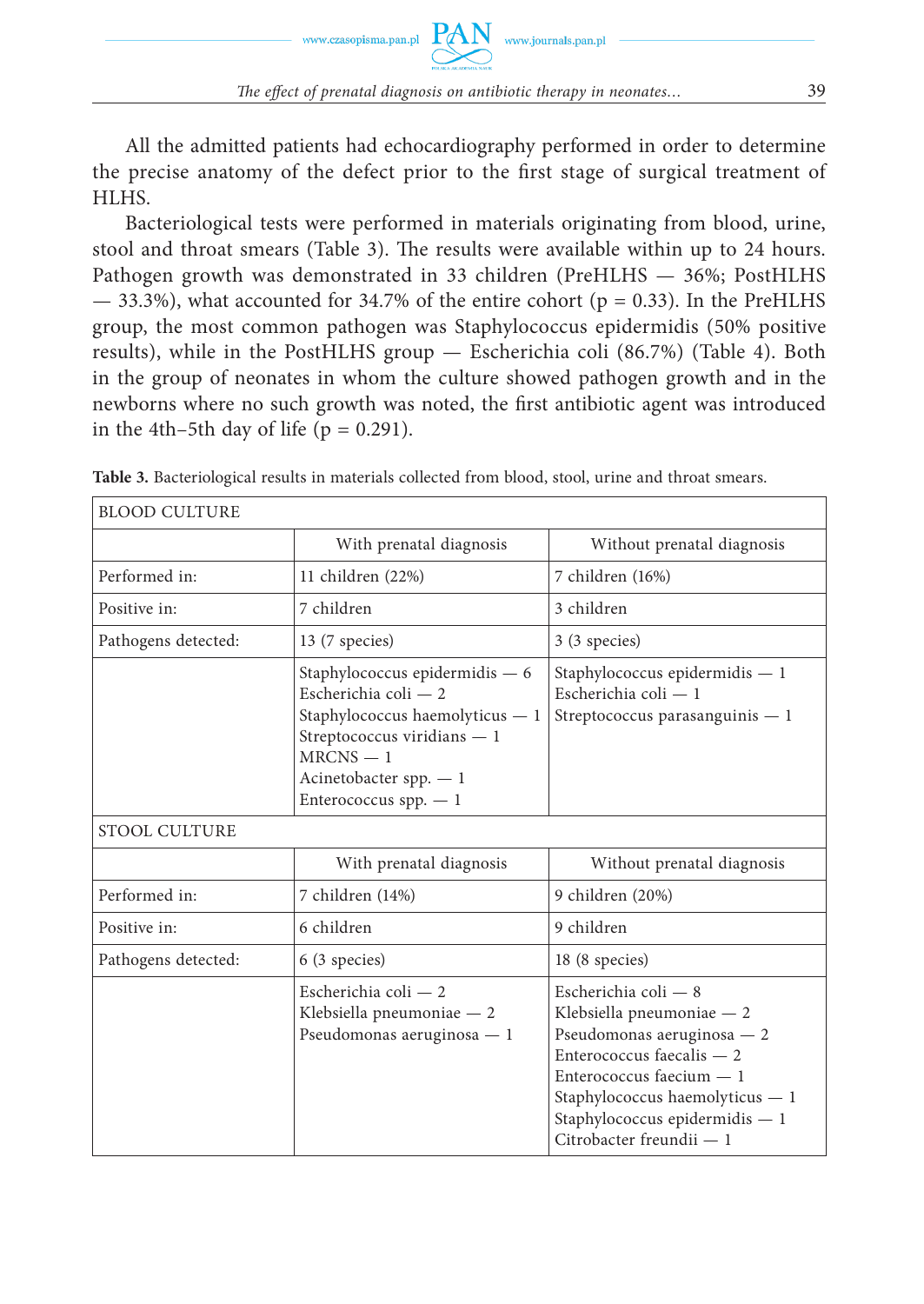40 *Magdalena Czerżyńska, Mateusz Mleczko, et al.*

|  |  | Table 3. Cont. |
|--|--|----------------|
|--|--|----------------|

| URINE CULTURE       |                                                                                                                                                     |                                                                                                                                                                                 |
|---------------------|-----------------------------------------------------------------------------------------------------------------------------------------------------|---------------------------------------------------------------------------------------------------------------------------------------------------------------------------------|
|                     | With prenatal diagnosis                                                                                                                             | Without prenatal diagnosis                                                                                                                                                      |
| Performed in:       | 5 children (10%)                                                                                                                                    | 4 children (9%)                                                                                                                                                                 |
| Positive in:        | 3 children                                                                                                                                          | 3 children                                                                                                                                                                      |
| Pathogens detected: | 3 (3 species)                                                                                                                                       | 4 (3 species)                                                                                                                                                                   |
|                     | Enterococcus faecalis $-1$<br>Staphylococcus epidermidis - 1<br>Streptococcus spp. $-1$                                                             | $Enterococcus facalis - 1$<br>Escherichia coli - 2<br>Enterococcus faecium $-1$                                                                                                 |
| THROAT SMEAR        |                                                                                                                                                     |                                                                                                                                                                                 |
|                     | With prenatal diagnosis                                                                                                                             | Without prenatal diagnosis                                                                                                                                                      |
| Performed in:       | 5 children (10%)                                                                                                                                    | 4 children (9%)                                                                                                                                                                 |
| Positive in:        | 5 children                                                                                                                                          | 3 children                                                                                                                                                                      |
| Pathogens detected: | 8 (5 species)                                                                                                                                       | 9 (6 species)                                                                                                                                                                   |
|                     | Streptococcus viridians $-3$<br>Staphylococcus epidermidis $-2$<br>Pseudomonas aeruginosa - 1<br>Escherichia coli — 1<br>Klebsiella pneumoniae $-1$ | Streptococcus viridians $-3$<br>Escherichia coli — 2<br>Pseudomonas aeruginosa — 1<br>Staphylococcus epidermidis $-1$<br>Klebsiella pneumoniae - 1<br>Haemophilus influenza — 1 |

**Table 4.** Pathogens detected in microbiological tests\*, including single methicillin-resistant coagulase-negative Staphylococci (MRCNS) strains.

| Pathogen                    | Newborns with<br>prenatally diagnosed<br><b>HLHS</b> | Newborns without<br>prenatal diagnosis<br>of HLHS | Total          |
|-----------------------------|------------------------------------------------------|---------------------------------------------------|----------------|
| Gram-negative bacteria      | 14                                                   | 25                                                | 39             |
| Escherichia Coli            | 5                                                    | 13                                                | 18             |
| Klebsiella pneumoniae       | $\overline{4}$                                       | 3                                                 | 7              |
| Enterococcus spp.           | $\mathfrak{D}$                                       | $\overline{4}$                                    | 6              |
| Pseudomonas aeruginosa      | $\mathfrak{D}$                                       | 3                                                 | 5              |
| Haemophilus spp.            | $\Omega$                                             |                                                   |                |
| Acinetobacter spp.          |                                                      | $\Omega$                                          |                |
| Citrobacter spp.            | 0                                                    |                                                   |                |
| Gram-positive bacteria      | 16                                                   | 8                                                 | 24             |
| Staphylococcus epidermidis  | 9                                                    | 3                                                 | 12             |
| Staphylococcus haemolyticus |                                                      |                                                   | $\mathfrak{D}$ |
| Streptococcus spp.          | $6*$                                                 | 4                                                 | 10             |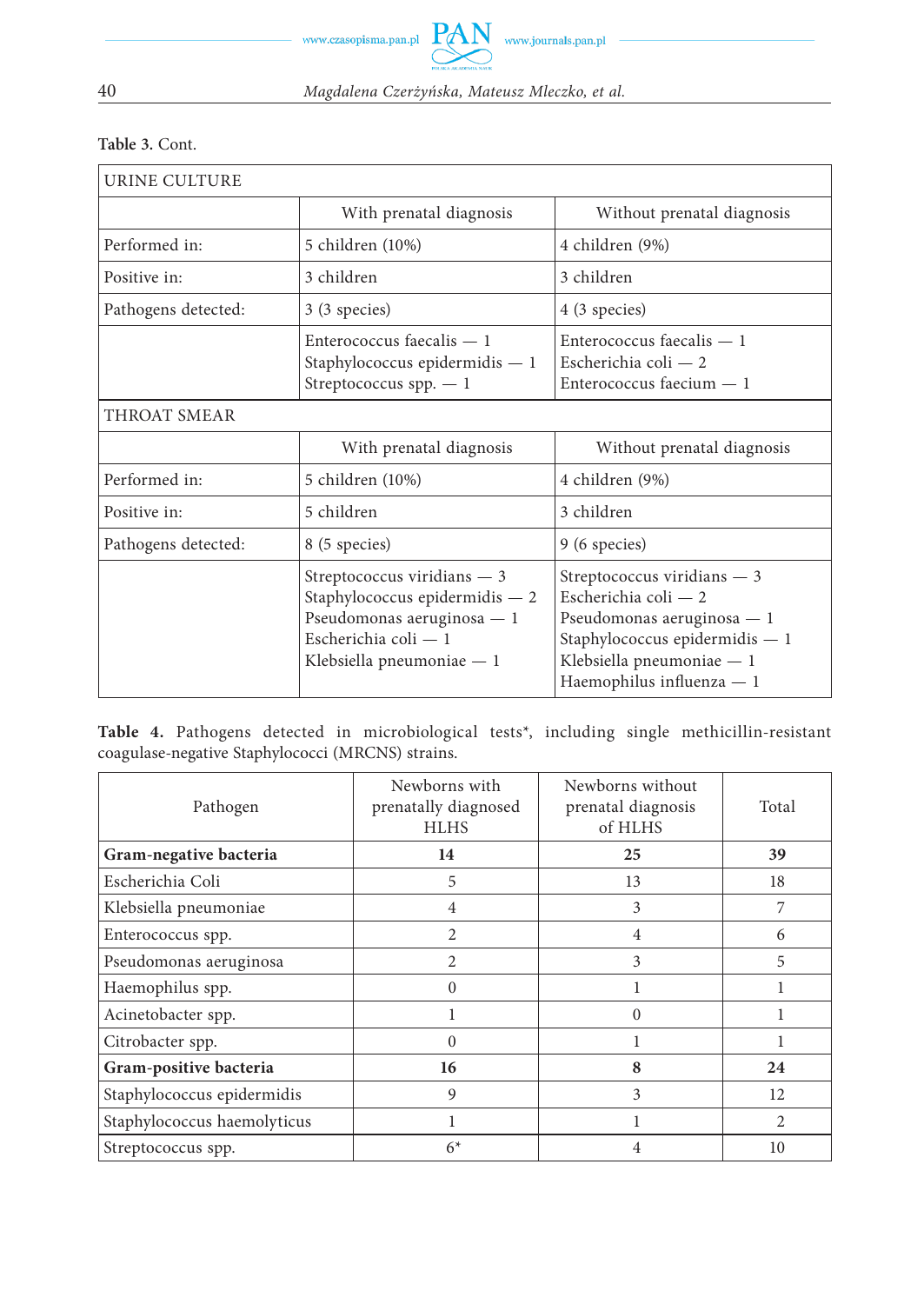In the PreHLHS group, antibiotherapy was employed in 60%, while in the PostHLHS group — in 93.3% of the children ( $p = 0.001$ ). The first antibiotic was administered at the mean age of 6.55 days of life in the PreHLHS group and on the 2.73th day in the PostHLHS group ( $p = 0.005$ ).

In the PreHLHS patients, several antibiotics were more commonly employed, while in the PostHLHS group, mono-antibiotherapy predominated (especially penicillin derived antibiotics). The most pronounced intergroup differences in antibiotic usage were observed in the case of aminoglycosides ( $p = 0.042$ ) (Table 5). Antibiotics employed in the course of surgery to prevent infections were excluded from the analysis.

| Type of antibiotic       | Newborns with prenatally<br>diagnosed HLHS |                     | Newborns without prenatal<br>diagnosis of HLHS |                     |         |
|--------------------------|--------------------------------------------|---------------------|------------------------------------------------|---------------------|---------|
|                          | Negative<br>culture                        | Positive<br>culture | Negative<br>culture                            | Positive<br>culture | p value |
| Penicillins              | $\Omega$                                   | 8                   | 6                                              | 11                  | 0.065   |
| Cephalosporins           | 6                                          | 5                   | 9                                              | $\overline{c}$      | 0.760   |
| Aminoglycosides          | $\Omega$                                   | 3                   | 3                                              | 5                   | 0.042   |
| Glycopeptide antibiotics | $\overline{c}$                             | 6                   |                                                | $\overline{4}$      | 0.391   |
| Carbapenems              |                                            | 3                   | 4                                              | 3                   | 0.198   |
| Others                   | $\Omega$                                   | $\overline{2}$      | 5                                              | 1                   | 0.128   |
| <b>Total</b>             | 9                                          | 27                  | 28                                             | 26                  |         |

**Table 5.** Antibiotics employed preoperatively depending on bacteriology culture results. Statistical significance  $p < 0.05$ .

In both groups of newborns in whom antibiotherapy was employed in spite of negative bacteriological results, cephalosporins were statistically more commonly used as compared to the remaining kinds of antibiotics ( $p = 0.022$ ). On the other hand, in the newborns whose bacteriology results were positive, penicillin derived antibiotics were statistically more commonly administered ( $p = 0.002$ ), as well as glycopeptide antibiotics ( $p = 0.040$ ).

The mean time of hospitalization in the Cardiosurgical Intensive Care Unit following the Norwood procedure was 40.6 days in the PreHLHS group and 48.58 days in the PostHLHS group.

#### **Discussion**

Development of diagnostic methods has resulted in the fact that serious heart defects, such as HLHS, may be detected as early as during the first cardiological examination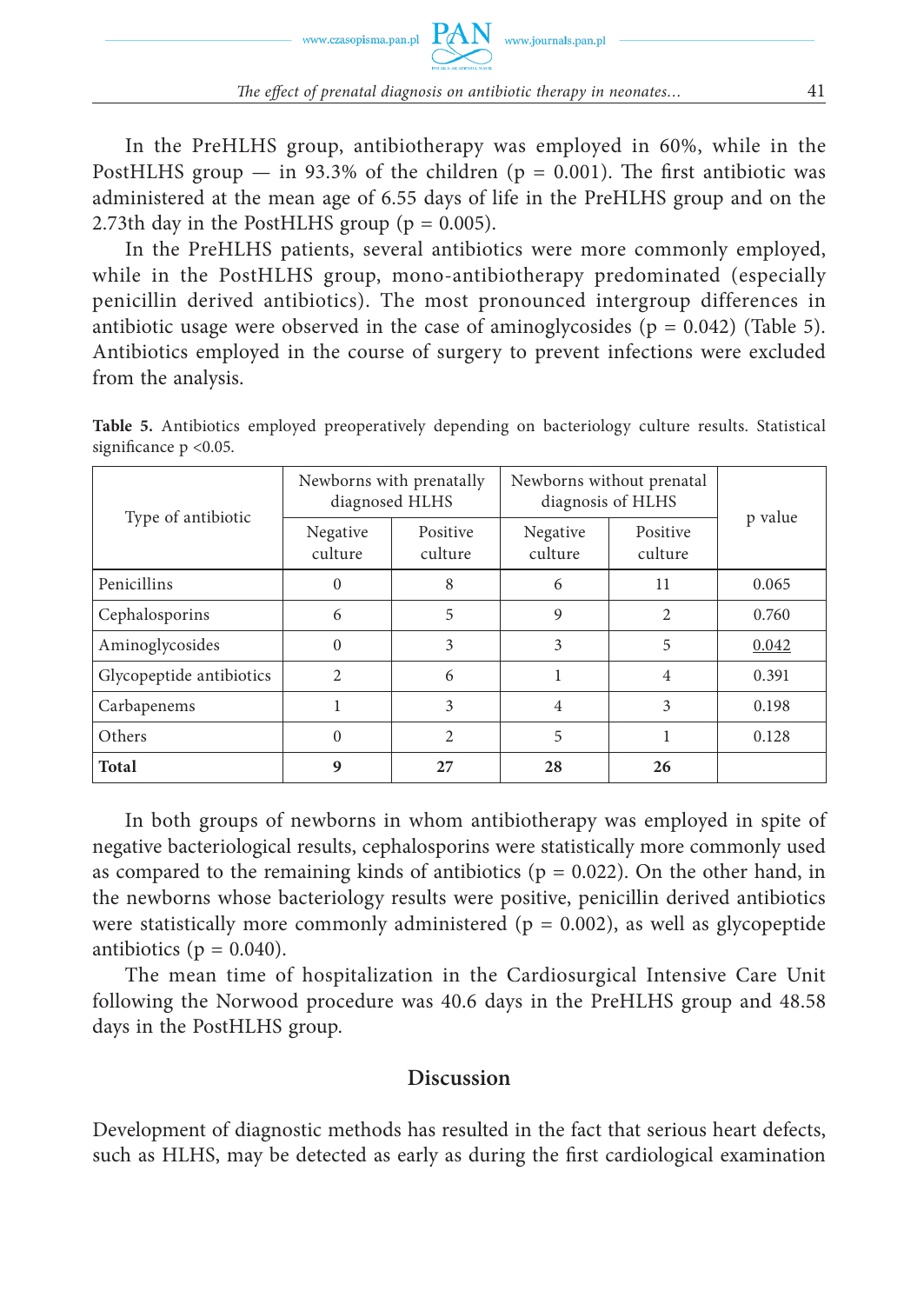

of the fetus that is performed between the 14th and 15th weeks of gestation [15]. In the years 2008–2012 in Europe, the percentage of HLHS cases detected prenatally was 73.8% [16]. In Poland, the data are similar [17]. Detection of a congenital heart defect in the intrauterine period is associated with significant clinical consequences. A neonate with prenatally diagnosed hypoplastic left heart syndrome may reach a cardiac surgery center in the 1st or 2nd day of life in good general condition. This allows for standardization and optimization of perioperative management. The time in which the prenatally diagnosed newborns were transported to the authors' center was almost twofold shorter as compared to the children who were diagnosed after birth (4 days vs. 7 days).

A neonate with HLHS that is not subjected to treatment in the first days of life begins developing cardiogenic shock. In the face of symptoms suggestive of an infection, broad-spectrum antibiotic therapy is empirically introduced, yet, it does not result in any improvement [18]. Such a management mode should be regarded justified in view of the highly common occurrence of congenital infections in neonates. In the present study, the authors demonstrated a significant difference in antibiotics employment between the two groups. Antibiotic use predominated among the children who were diagnosed after birth (60% vs. 93%). The tendency was even more apparent when the time of the first antibiotic introduction was analyzed. In the group of the neonates with a prenatally diagnosed heart defect, the first antibiotic was administered on the average on the 6th day after admission, while the remaining children received the medication on the 2nd day of hospitalization. The percentage of the children who were administered chemotherapeutics was more than twofold higher than the percentage of the neonates in whom bacteriology demonstrated pathogen growth. The analysis of the two groups demonstrated that the ratio was 1.67 in the neonates diagnosed prenatally and 2.8 in the group with the postnatal diagnosis. It does not necessarily mean that in some cases, the medications were groundlessly administered, since the sensitivity of a bacterial culture ranges between 50% and 80%, depending on the collected material.

As it follows from the study, the differences in antibiotic administration were mainly seen in case of aminoglycosides. Their use was almost threefold lower among the children diagnosed before birth. All aminoglycosides exert a stronger or weaker ototoxic and nephrotoxic effect [19]. Inasmuch as renal dysfunctions are regarded to be reversible [20], hearing impairment is a permanent complication of aminoglycoside therapy [21]. Audiometry demonstrated that the problem of ototoxicity may involve as many as 62.3% of all patients treated with the aforementioned medications [22]. Factors that increase the risk of toxicity include among others age — newborns, low initial creatinine clearance, lung and liver diseases. Neonates with diagnosed heart defects were observed to be administered antibiotics more frequently and earlier.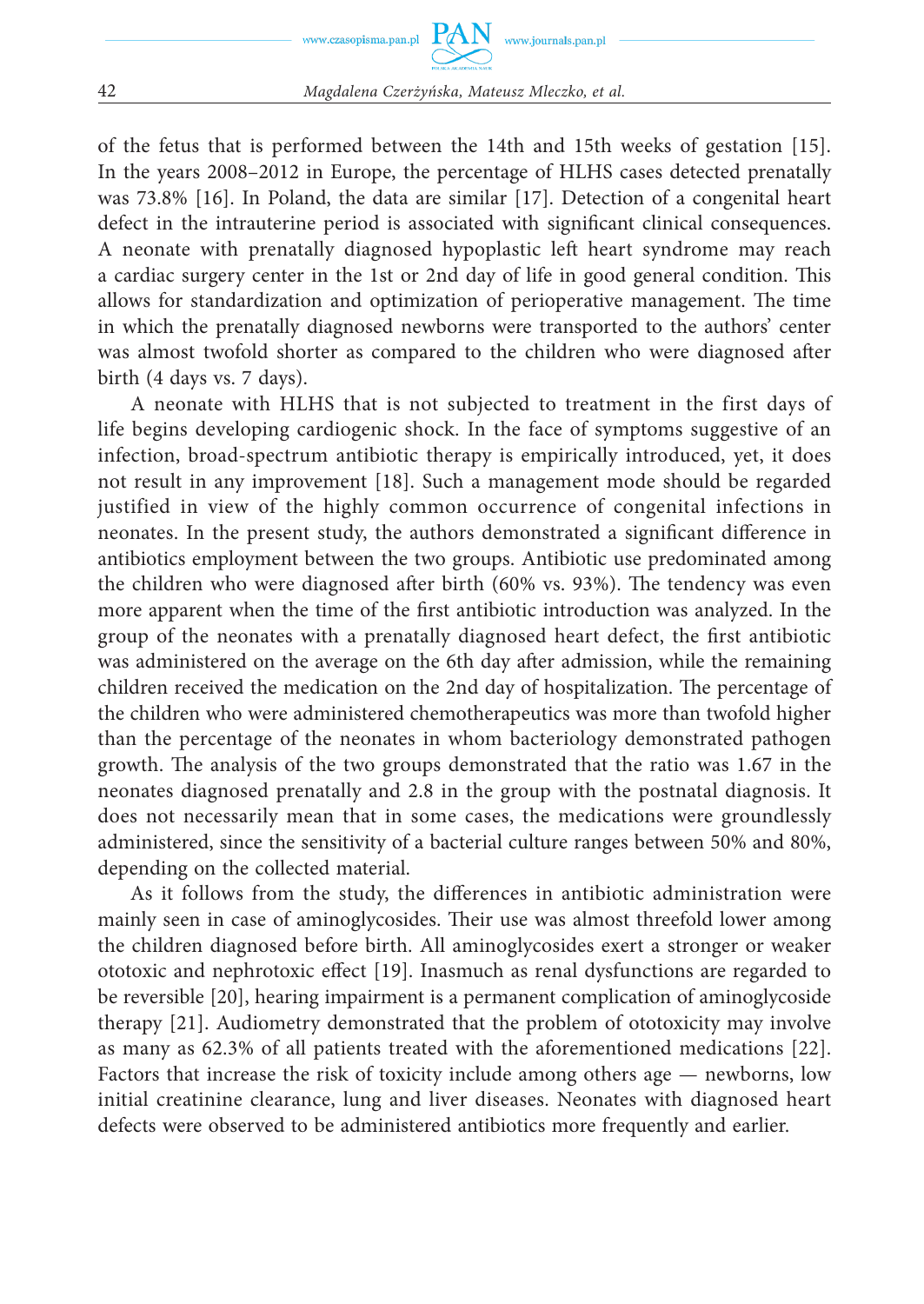# **Acknowledgments, funding, and disclosures**

Conflict of interest — none declared. No funding.

## **References**

- 1. *Tchervenkov C.I., Jacobs M.L., Tahta S.A.*: Congenital Heart Surgery Nomenclature and Database Project hypoplastic left heart syndrome. Ann Thorac Surg. 2000; 69 (4 Suppl.): S170-S179.
- 2. Webb G.D., Smallhorn J.F., Therrien J., Redington A.N.: Congenital heart disease. In: Bonow R.O., Mann D.L., Zipes D.P., Libby P., eds. Braunwald's Heart Disease: A Textbook of Cardiovascular Medicine. 9th ed. Philadelphia, PA: Saunders Elsevier; 2011: chap. 65.
- 3. *Galindo A., Nieto O., Villagrá S., Grañeras A., Herraiz I., Mendoza A.*: Hypoplastic left heart syndrome diagnosed in fetal life: associated findings, pregnancy outcome and results of palliative surgery. Ultra-sound Obstet Gynecol. 2009; 33: 560–566.
- 4. *Chaoui R.*: Fetal echocardiography: state of the art of the state of the heart. Ultrasound Obstet Gynecol. 2001; 17 (4): 277–284.
- 5. *Mroczek T., Sacharczuk J., Żurek R., Morka A., Szypulski A., Jarosz J., Śniechowski M., Skalski J.*: The "double dunk" technique for a right ventricle to pulmonary artery conduit for the Norwood procedure reduces the unintended shunt-related events. Kardiol Pol. 2018; 76: 1697–1704.
- 6. *Szypulski A., Rai V., Sacharczuk J., Gładki M., Morka A., Żurek R., Skalski J.H., Mroczek T.*: Risk factors for recoarctation of aorta after Norwood procedure in patients with hypoplastic left heart syndrome. Folia Med Crac. 2018; 58: 11–21.
- 7. *Mahle W.T., Clancy R.R., McGaurn S.P., Goin J.E., Clark B.J.*: Impact of prenatal diagnosis on survival and early neurologic morbidity in neonates with the hypoplastic left heart syndrome. Pediatrics. 2001; 107: 1277–1282.
- 8. *Shaine A., Mary K., Daniel J., Mark A., Charles G., David E., Wendy N.*: Prenatal Diagnosis, Birth Location, Surgical Center, and Neonatal Mortality in Infants With Hypoplastic Left Heart Syndrome, Circulation. 2014; 129: 285–292.
- 9. *Tworetzky W., McElhinney D.B., Reddy V.M., Brook M.M., Hanley F.L., Silverman N.H.*: Improved surgical outcome after fetal diagnosis of hypoplastic left heart syndrome. Circulation. 2001; 103: 1269–1273.
- 10. *Kipps A.K., Feuille C., Azakie A., Hoffman J.I., Tabbutt S., Brook M.M., et al.*: Prenatal diagnosis of hypoplastic left heart syndrome in current era. Am J Cardiol. 2011; 108: 421–427.
- 11. *Satomi G., Yasukochi S., Shimizu T., Takigiku K., Ishii T.*: Has fetal echocardiography improved the prognosis of congenital heart disease? Comparison of patients with hypoplastic left heart syndrome with and without prenatal diagnosis. Pediatr Int. 1999; 41: 728–732.
- 12. Cojocel C., Göttsche U., Tölle K.L., Baumann K.: Nephrotoxic potential of first-, second-, and thirdgeneration cephalosporins. Arch Toxicol. 1988; 62 (6): 458–464.
- 13. *Selimoglu E.*: Aminoglycoside-induced ototoxicity. Curr Pharm Des. 2007; 13 (1): 119–126.
- 14. *Allan L.D., Apfel H.D., Printz B.F.*: Outcome after prenatal diagnosis of the hypoplastic left hart syndrome. Heart. 1998; 79: 371–373. doi: 10.1136/hrt.79.4.371.
- 15. *Vogel M., Sharland G.K., McElhinney D.B., Zidere V., Simpson J.M., Miller O.I., Allan L.D.*: Cardiol Young. Prevalence of increased nuchal translucency in fetuses with congenital cardiac disease and a normal karyotype. 2009; 19 (5): 441–445.
- 16. EUROCAT Website Database: http://www.eurocat-network.eu.